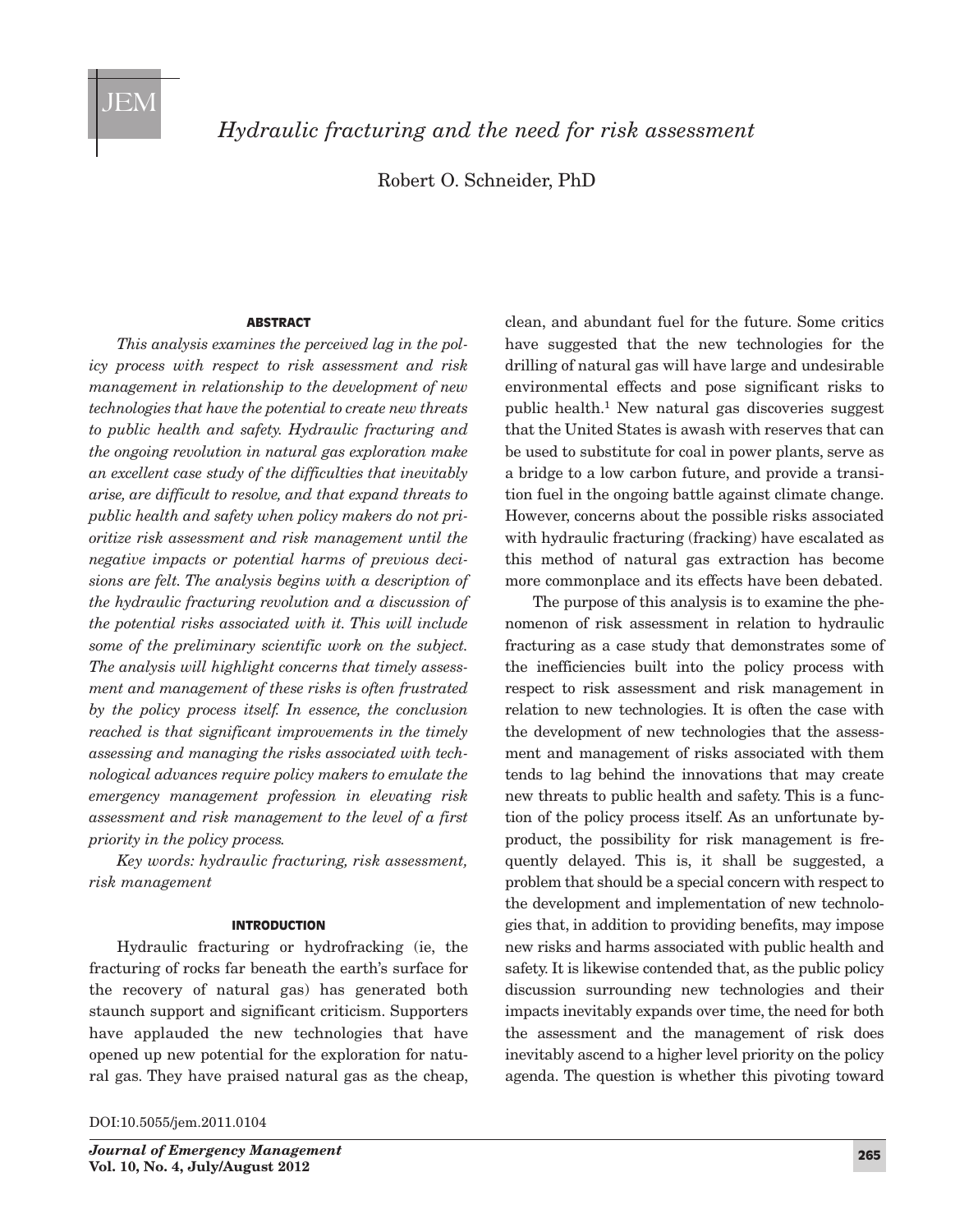risk assessment comes in a timely (ie, most efficient) manner to protect public health and safety. This is a question that should be of considerable importance to emergency management professionals.

Although emergency management practitioners tend to be focused on the technical and immediate aspects of their work and are somewhat reluctant to get caught up in broader policy discussions, they nonetheless will have to prepare for, adapt to, and cope with the effects of decisions by policy makers that may increase some risks they will ultimately be expected to help manage or respond to in their communities. In relation to hydraulic fracturing and the assessment of any risks associated with it (as with any other potential for industrial disasters in the communities it serves), the emergency management profession must be more than an interested observer of the policy discussion. It should see itself as a stakeholder with a significant vested interest. Likewise, and perhaps more importantly, as governmental entities at all levels (national, state, and local) study and debate the merits of hydraulic fracturing and the potential risks associated with it, informed input from an emergency management perspective would be of practical value to decision makers. Policy makers have often needed a nudge to engage the concerns that are critical to emergency management.

The early literature in the field of emergency management demonstrated that disaster preparation in general and hazard mitigation in particular were of low salience to policy makers and the public alike.2,3 In fact, the literature often noted indifference or outright opposition to disaster preparedness.4 Public policy makers and officials were often described as uninvolved or disinterested.5 Until a disaster was on them and required immediate response, policy makers (and the public) were just not that interested. They were certainly not prepared to focus on the issues of disaster preparation or mitigation. As the 1990s progressed, this situation improved considerably as the rising costs of natural disasters and federal leadership over that decade combined to produce a more proactive approach to disaster planning and mitigation. It became obvious over time that there was a necessary connection of disaster planning and mitigation to development strategies and community resilience in the face of various natural and humancaused threats.6,7 However, it remains an important question whether this progress has carried over to include a timely assessment and management of the risks or disaster potentials associated with new technologies.

Historically, it is accurate to say that both corporate leaders and public policy makers are too quick to take the position of minimizing the risks attached to promising new technologies and practices.8 They tend to overlook or underestimate long-term risks in the pursuit of immediate economic and political benefits and values. Although the research on the risks associated with hydraulic fracturing is in its infancy, relatively speaking, it is beginning to raise some very important concerns that natural gas producers and politicians have been slow to engage. The concerns raised are pretty basic and straight forward to emergency management professionals, public health officials, and scientific researchers. This case study will highlight these concerns and assess the need for responsible analysis and timely policy with respect to them. After discussing the technological revolution in natural gas exploration, we shall examine the potential risks to be assessed and managed, including some of the preliminary scientific work on the subject. We shall see how this work has begun to influence the policy process and is pivoting it, inevitably if belatedly, toward the necessity of risk assessment and risk management. We will conclude this analytical case study with some recommendations concerning the perceived need for improvement in the timely assessment and management of the risks associated with technological advances.

### AN ENERGY REVOLUTION AND A POLICY CHALLENGE

Risk assessment identifies, quantifies, and measures risks and vulnerabilities. Conversely, risk management consists of the evaluation and application of risk mitigation options.9 Risk assessment and risk management techniques have become refined and have been routinely applied to the planning for natural, industrial, and national security crises or disasters. As we examine the recent boom in hydraulic fracturing and the politics surrounding it, we will see, however, that the politics of the policy process often works against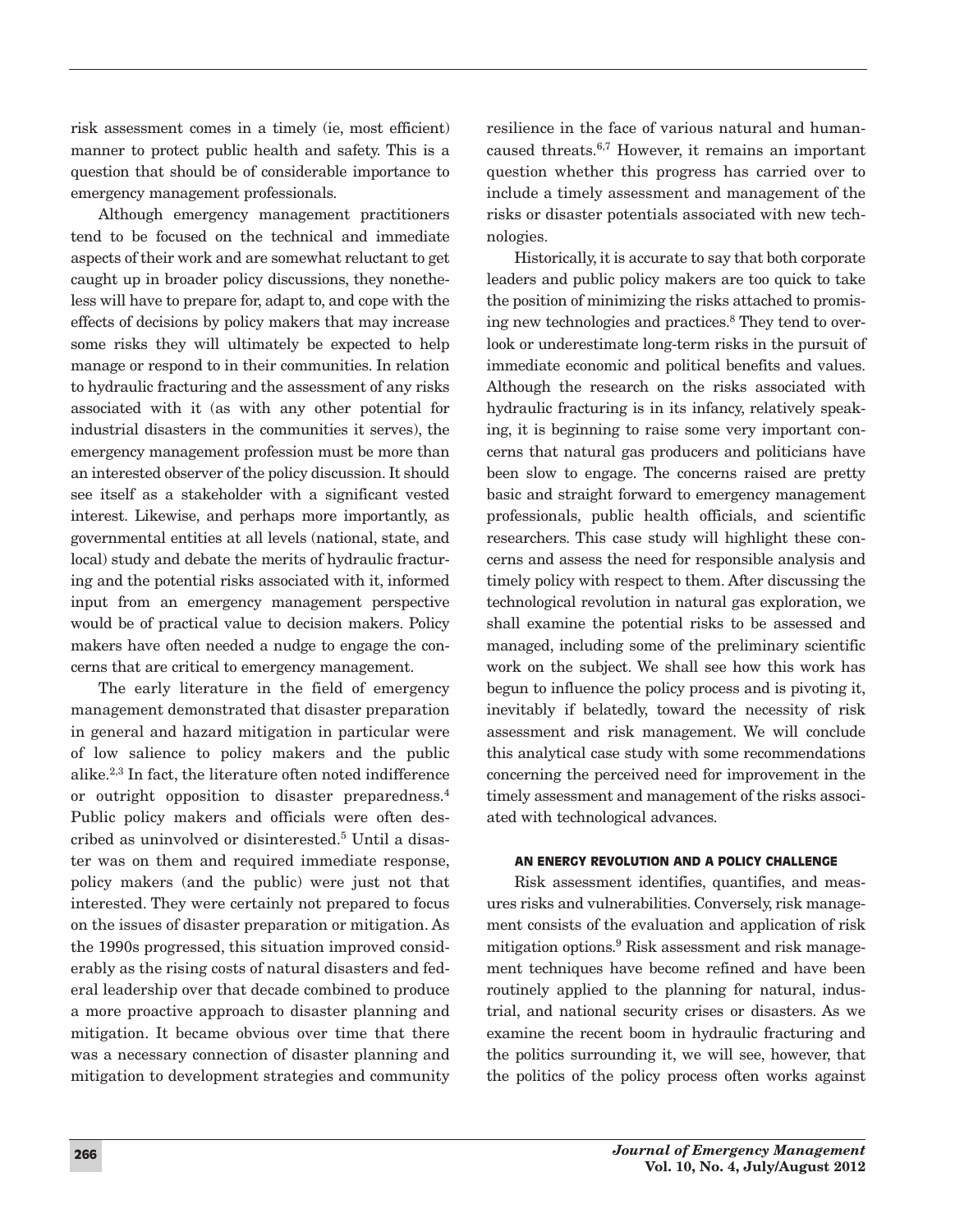both timely risk analysis and the public interest in health and safety.

At present, natural gas provides about 22 percent of the energy in the United States and about 26 percent worldwide.1 In addition to conventional sources of natural gas, unconventional sources (ie, ocean deposits of methane hydrates, coal-bed methane, and shale gas deposits) may be able to provide larger amounts of fuels than previously thought. These unconventional sources, targets made ever more exploitable by new technology, are understandably inviting to energy producers. In July 2009, the US Department of Energy announced that estimated US gas reserves were 35 percent larger than previously estimated.1 Much of this abundance can be attributed to the new possibilities for tapping into unconventional sources. Together these unconventional sources may provide as much as 60 percent of all natural gas in the United States by 2035. This suggests that they will be prime targets for the accelerated application of new technology. Presently, the most inviting target would appear to be shale gas deposits.

Shale is one of the most common kinds of rock in the United States (found in 23 states) and, with recent technological developments, holds particularly great potential for natural gas exploration. Presently, shale gas deposits provide about 25 percent of the natural gas in the United States but, with both the abundant supply and new hydraulic fracturing technology, are expected to provide 45 percent by 2035.10 This trend will be accentuated by the popularity of natural gas as a supposedly clean and affordable energy alternative. All of this has spurred a rapid development of the large deposits of shale gasses in the United States. It is accurate to say that what has resulted might be called a revolution in natural gas exploration. $^{11}$ 

In the first decade of the twenty-first century, shale gas production has exploded. There has been a rapid, and relatively unregulated, expansion of shale gas production in the United States. It began in Texas (the Barnett Shale Field) in 2000 and has led to a race to leverage immense shale deposits around the country. The two best known deposits may be the Hainesville Shale in Louisiana and the Marcellus Shale that stretches from West Virginia through Pennsylvania and New York. US shale gas production jumped from almost zero to about two trillion cubic feet between 2000 and 2008.11 As the boom in shale gas exploration took off, the conversation about the new horizontal fracturing (ie, fracking) technology and any potential risks it may pose to public health and safety has lagged behind as natural gas producers, public policy makers, and media were all relatively silent on the topic over much of the decade.

Hydraulic fracturing or fracking is a drilling technique that involves pumping large volumes of water, sand, and chemicals into deep shale deposits. This is done to fracture the rocks and release the oil or gas. Although some drillers have been fracking since the 1950s, the last decade has seen advancements in technology that have taken this drilling technique to new levels.10 The major technological advancement has been related to new horizontal drilling techniques that have enabled producers to extract gas from deposits that used to be inaccessible. Fracking had been used in vertical wells for some time, but it did not retrieve enough shale gas at economic levels. As drilling advanced to where drillers were able to frack horizontally, it broadened greatly the potential for extraction from a single well and improved its profitability in no small measure.10 Both popular and profitable, this new technique of natural gas exploration is not without some potential risks to the human and animal populations.

It may take up to 8 million gallons of water mixed with sand and fracturing fluids (ie, chemicals) to frack a well. A well may be fracked up to 18 times.10 As we have already noted, this is done to fracture the rocks and release the oil or gas. With each fracking treatment, about half of the fracking liquid returns to the surface with the gas (via collection pipes) and about half remains in the ground. The retrieved gas is piped to compressor stations, purified, and compressed for transport. The returning fracking fluids, now called wastewater, are handled in a variety of ways. They may be transported to water treatment plants (most of which are not really designed to handle or treat fracking fluids), may be stored in large tarp-lined pits and be allowed to evaporate, or may be reinjected into old wells.10 As one might expect, the fracking fluids are a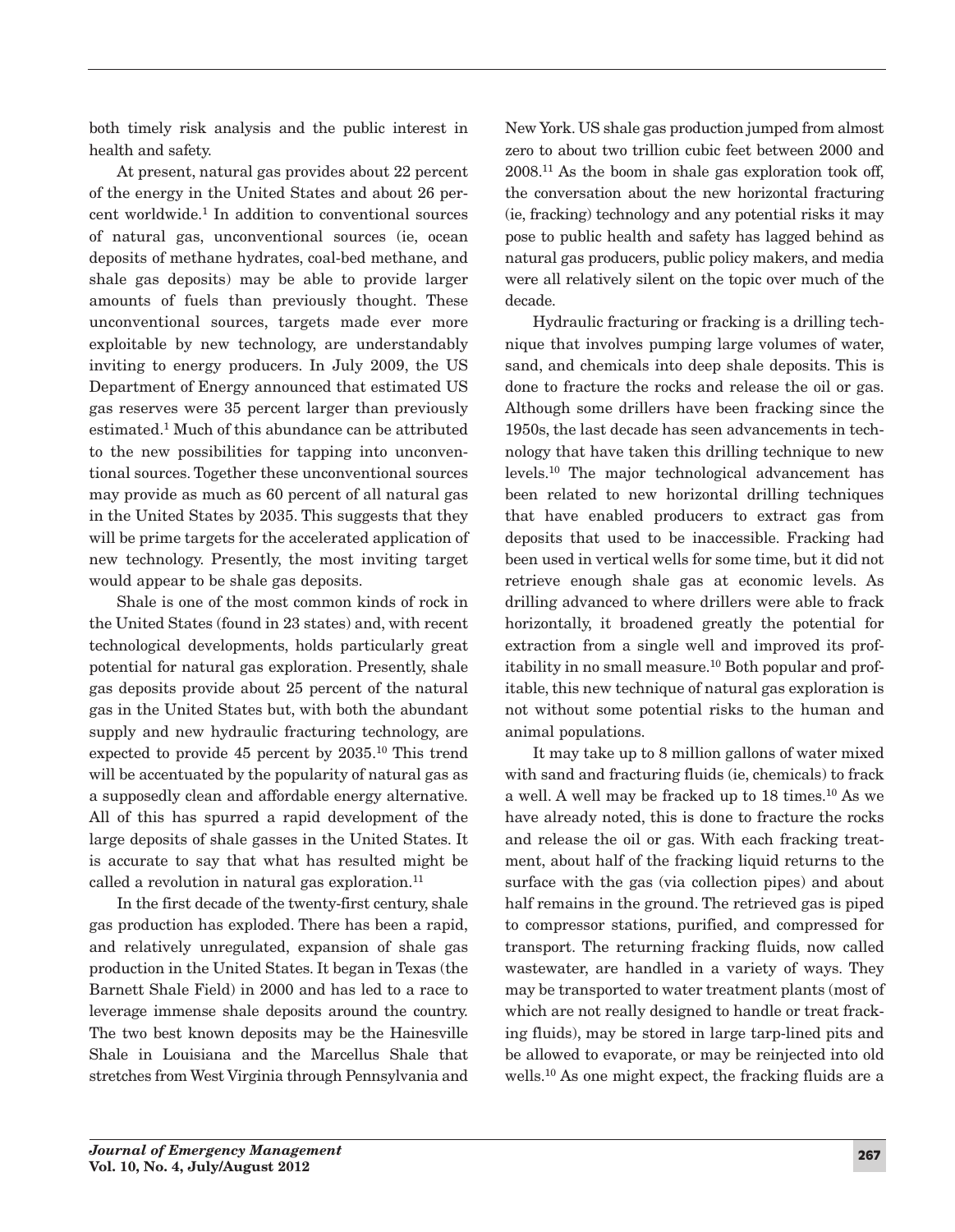primary source of concern. This is because of their chemical composition, concerns about their usage and disposal, the potential risk of polluting water tables needed for drinking water and agricultural use, and other potential public health related impacts.

Many fracking fluids can be toxic to humans and wildlife. This includes chemicals known to cause cancer. Chemicals used in fracking include, potentially at least, benzene, toluene, boric acid, xylene, diesel fuel, methanol, formaldehyde, and ammonium bisulfate.10,12 It should be noted that, in deference to any proprietary interests, drillers are not required to report or make public the chemicals they use. The potential for the contamination of groundwater from these chemicals exists primarily due the possibility of leaks through cement well casings. Most of the fluid remaining in the ground is lower (ie, 5,000-8,000 ft beneath the surface) than groundwater aquifers that are generally not more than 1,000 ft below the surface. However, the potential for cracks in cement well casings and the escape of chemicals or methane gas during the process of insertion and extraction is real. This could pose a threat to groundwater aquifers. In addition to the fracking chemicals or fluids, the impact of potential methane gas leaks (potential for explosion and asphyxiation) is a very important concern with respect to ground wells in rural areas. Finally, the potential for errors in waste disposal and improper treatment of the retrieved wastewater are among the other major concerns associated with the relatively unregulated acceleration of horizontal fracking.13,14

Energy producers are quick to deny that any of the risks associated with fracking represent significant concerns. They reassure us, as a matter of routine but often without the rigorous science to back up their reassurance, that all risks are minimal and manageable. This is to be expected. The energy industry has a long history of developing new technologies that expand risks as it identifies the potential for greater profits. Companies often embrace risk believing they can either manage it or safely roll the dice as they seek to expand their market presence and reap the gains to be had by being aggressive. Their success at avoiding regulation in risk-taking adventures is often aided in circumstances where the negative impacts

may take 30-40 years to be felt. Being aggressive, in particular, is not necessarily a bad thing. However, being reckless with respect to risk assessment and risk management is always a bad thing.

Energy producers are understandably quick to embrace new technologies for production. They are also often unacceptably slow to assess and manage the risks associated with them.15 Ideally, risk assessment leads to risk management (ie, mitigation) and perhaps even necessary governmental regulation for public health and safety. However, safety is costly and, together with regulations, may reduce profits. Energy producers are more inclined to cut costs, including safety related costs, to maximize profits than they are to assess and manage risks. For example, this has been a common practice in the oil industry.15-17 This has led to more than a few disasters that could have been avoided. Energy is an industry where failures in risk management stand out and catastrophes abound. For example, the BP Gulf disaster of 2010 took place in the midst of contentious and unresolved debates over the safety and environmental impact of deep water drilling. It also highlighted BP's history of routinely failing to invest in safety as a means of cost cutting and the lack of significant governmental oversight of deep water drilling.<sup>15</sup>

Like most organized interests and all corporations, energy producers work hard to influence the policy process. They spend great amounts of money to avoid governmental regulation and to, in effect, bury risks associated with their work. For example, corporations and fossil fuel interests have used a handful of dissident scientists to cast doubt on the likelihood of adverse impacts arising from global climate change. These scientists who oppose the scientific consensus about global climate change have been funded primarily by the fossil-fuel industry to create the illusion of uncertainty.18 This support of "experts" who promote research outcomes desired and paid for by the industry is intelligently combined with sophisticated political and public relations campaigns designed to reduce the visibility of risks and, thus, the likelihood of governmental regulation. Corporate financing and use of front groups (ie, corporate-generated grass roots responses) provide a cover of community concern for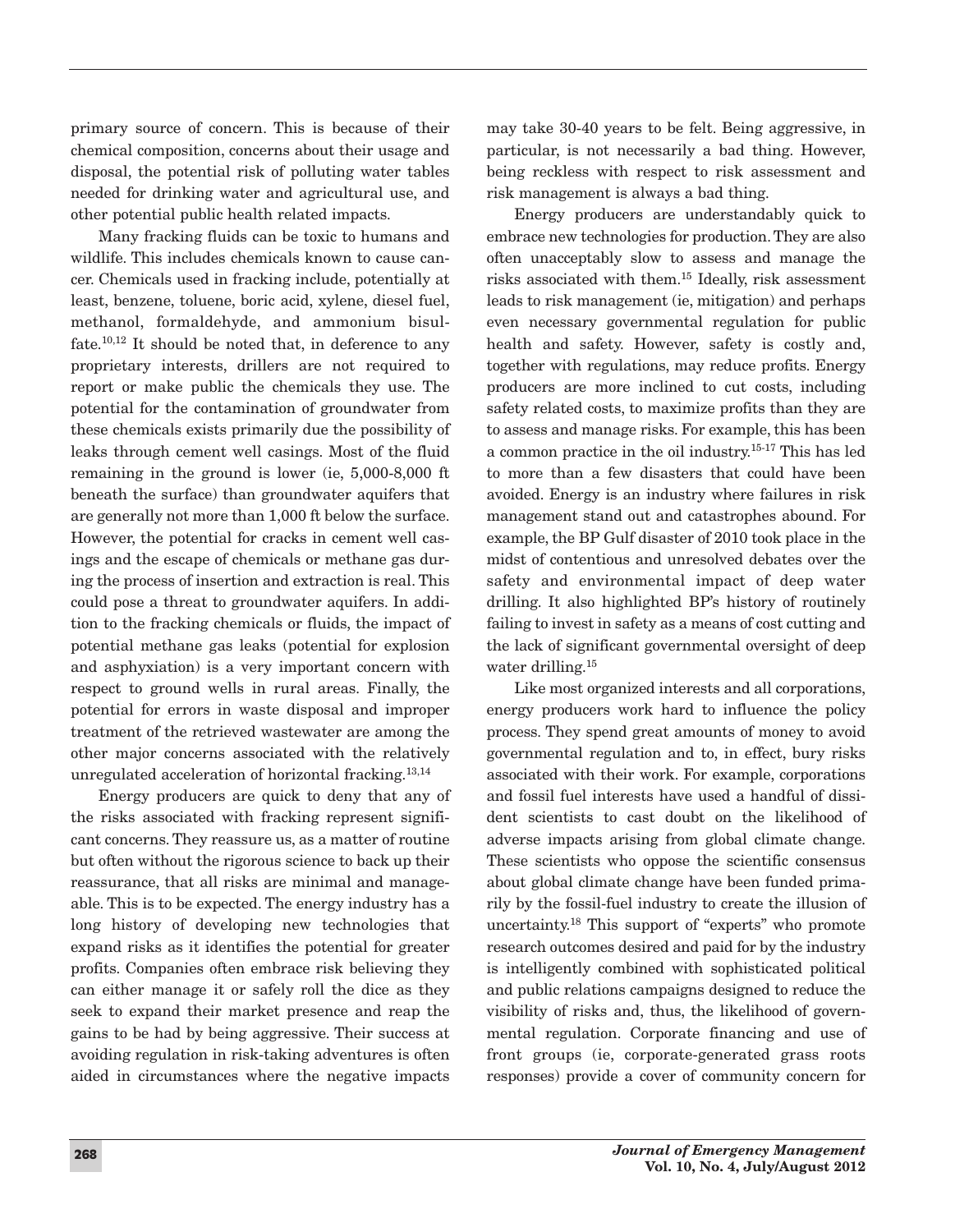corporate interests. These front groups also give elected officials the appearance of responding to voters rather than voting for (or being the tool of) corporate interests.18,19 These practices have been common and ever more effective over the past two decades. Whether restoring the image of an industry, promoting its interests in avoiding governmental regulation, or weakening public awareness of environmental threats posed by their activity, corporations spend immense resources to shape public opinion and influence public policy makers.18,20

Millions of dollars are being spent by energy groups (including the American Petroleum Institute) to promote hydraulic fracturing. The goal is to influence the political process with respect to policies that impact the industry and to minimize governmental regulations.21 Building on the accepted and popular notions that natural gas is the cleanest of the fossil fuels, abundant enough to provide for America's energy needs for the next 60 years, safe to process, and thus a logical fuel source to pursue American energy independence, the ad campaigns and lobbying efforts of energy interests emphasize the potential of natural gas in promoting the goal of American energy independence (ie, a real-world solution to our energy needs). They also stress the theme that policies favorable to them will strengthen the economy and protect our national security.<sup>21</sup> For example, most of the television advertising of the American Petroleum Institute is not about promoting consumerism but is about creating an impression (ie, it is political). All of this is everyday politics and business as usual.

Trying to change or influence the way the public and politicians think, a legitimate practice to be sure, may include as a matter of unfortunate routine corporate efforts to weaken public awareness of environmental threats or public health risks. Indeed, corporate responses to scientific research that point out these threats or risks often include millions of dollars spent for cover-ups, deceptions, data manipulation, fraudulent claims, and fake studies.18 One might suggest this is why it is of critical importance that governments play a proactive role in monitoring and regulating public health and safety. However, governments under the influence of corporate lobbying and public relations campaigns are often reluctant or tardy with respect to meeting this responsibility.

The 2005 Energy Policy Act passed by Congress (crafted by Vice President Cheney who once ran Halliburton, one of the companies that pioneered fracking) exempted hydraulic fracturing (fracking) from meeting the requirements of the Clean Air Act, the Safe Drinking Water Act, and the Clean Water Act.10 This was preceded by a 2004 determination (that was neither comprehensive nor scientifically rigorous) by the Environmental Protection Agency (EPA) which concluded that the extraction of natural gas via horizontal fracking posed little to no threat to drinking water or public health. This study was denounced by at least one EPA whistleblower for its poor science and as having been the product of an industry-influenced review panel.22 In 2010, the EPA reversed this earlier stance and announced it would launch a \$1.9 million research program to assess public health risks associated with fracking.

Currently, there are one million fracking wells operating in the United States. The natural gas industry claims that this drilling has not caused a single case of groundwater contamination. This is not true according to the Pennsylvania Department of Environmental Protection, which has documented the contamination of an aquifer that fills household wells in a rural area where more than 60 wells were drilled in a 9-mile2 area.10 There are other such reports from Pennsylvania to Colorado of possible groundwater contamination.22 Recent studies from New York assert that improperly treated fracking wastewater (containing radioactive materials and harmful chemicals) is finding its way into the state's bodies of water. $23$ 

As the EPA conducts its long overdue study (after abandoning its incomplete 2004 assessment) and public policy makers slowly begin to react to growing concerns, one might well wonder if drilling in areas where water supplies might be impacted is a good idea. Given some recent research findings, and a growing public concern, policy makers will at least be compelled to seriously engage in the assessment and management of risks. As both scientific inquiry and public awareness expand, new policy challenges are emerging on the public agenda. It would appear that an important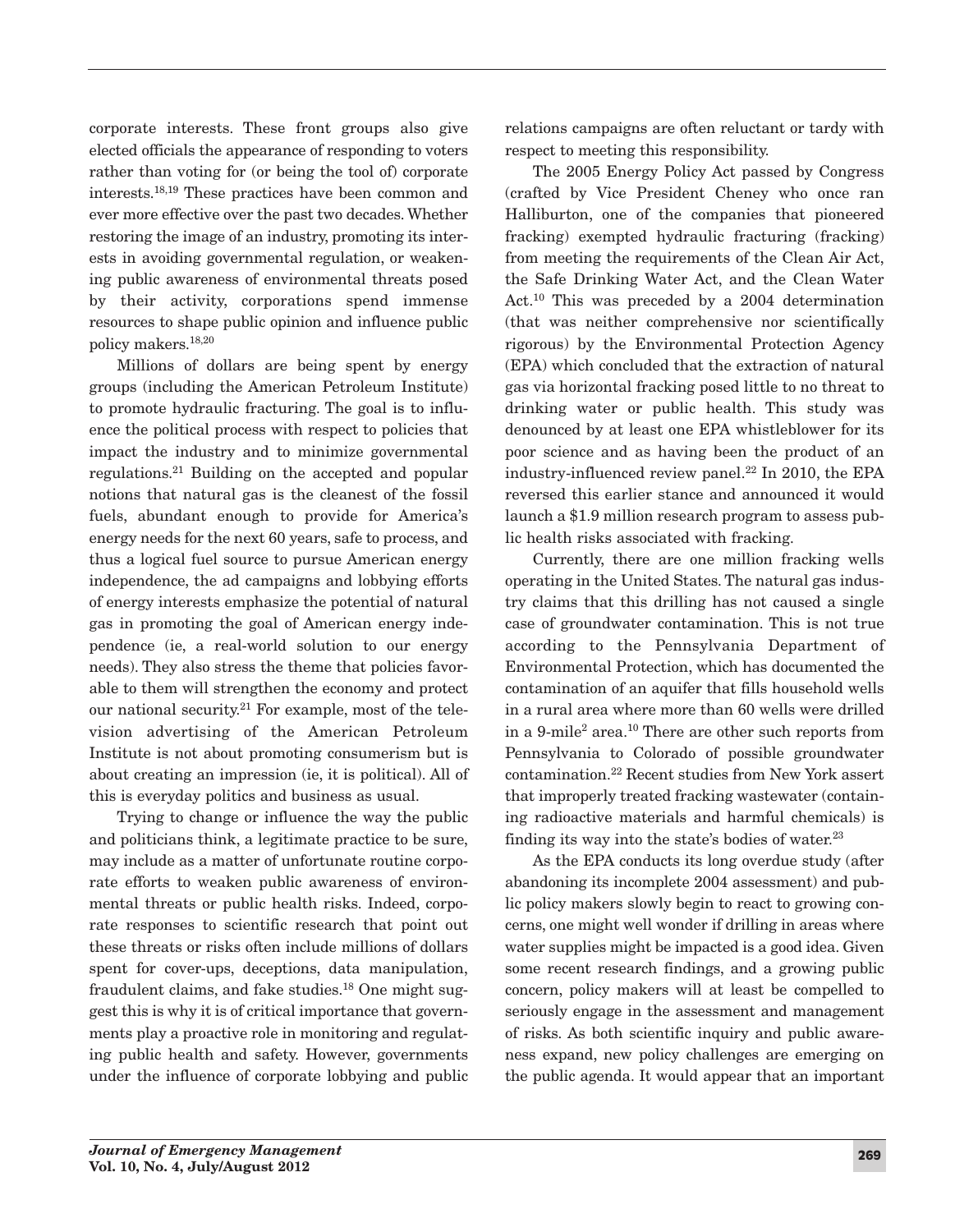and an inevitable corner has been turned in the policy process and that risk assessment and risk management are about to be elevated on the policy agenda.

# POTENTIAL RISKS AND NEW STUDIES

In December 2010, the nonprofit Civil Society Institute issued a report on a national fracking survey it had commissioned. This was presented as the first national poll conducted to gauge the attitude of American citizens on the subject of fracking. Sixtynine percent were concerned about the possible threat to safe drinking water posed by horizontal fracking. Seventy-eight percent said they would support requirements for drillers to publicly disclose the chemicals used in the fracking process (something they are not presently required to do) and agreed that more study into the health and environmental impacts of fracking was needed. More than half (56 percent) said they think the federal government is not doing enough to require disclosure of the chemicals used, and nearly three out of five polled said they would vote to protect public health and the environment over energy production where the two may be in conflict.<sup>24</sup> Poll results such as these will no doubt influence policymakers to pivot toward a greater concern for risk assessment and risk management. Just as important, if not more, the results of some new scientific studies that call into question the assurances and assumptions of the natural gas industry and its supporters may also begin to expand the policy discussion.

An important study concerning the methane contamination of drinking water in conjunction with hydraulic fracturing was published in the spring of 2011.25 The researchers identified the specific fracking concerns related to drinking water (ie, toxicity of produced water from fracturing fluids that may be discharged into the environment, fluid and gas flow and discharge into shallow aquifers, the impact on private wells that rely on shallow groundwater for drinking and agricultural use, and the potential for explosion) and proceeded to conduct tests in Pennsylvania of drinking water wells in the proximity of fracking activity. Sixty wells were tested and methane concentrations were found in 51 (85 percent) of them. The average methane concentration in shallow groundwater in

active drilling areas was 17 times higher and exceeded the level identified for urgent hazard mitigation by the US Office of the Interior. In this study, there was no evidence of contamination of drinking water by fracking chemicals or fluids. However, the correlation of drilling and high methane levels was considered a cause for heightened concern.25

The authors of the Pennsylvania methane contamination study recommended the long-term monitoring of the industry and private homeowners. They urged drilling firms to comply with a recent request by the EPA to voluntarily report the constituents of fracking fluids. Most importantly, they called for systematic and independent data collection on groundwater quality before drilling begins in any region and stressed the need for greater stewardship, more knowledge, and regulation to ensure the sustainable future of shale gas extraction.25

In an interesting aside to the methane contamination study, residents in Pennsylvania reported that their water wells had exploded or could be lit on fire. The drilling industry and its supporters described these cases as anecdotal. They also said the findings of the study were unconnected to drilling activity. Clearly, and despite this industry response, it would at a minimum be wise to continue investigating such widespread cases of methane contamination.

Another new study released in the spring of 2011 called into question the notion of natural gas as the cleaner energy alternative. It also cast significant doubts on its benefits in combating global climate change.26 The authors of this study concluded that the greenhouse gas footprint of natural gas is actually greater than that of conventional gas and oil or coal. They demonstrated that when you look at the footprint of shale over a longer time span and include in that time span the assessment of waste, leaks, production technology, and consumption, etc, a natural gas well will, over the course of its lifetime, contribute more greenhouse gas emissions than previously thought. In fact, the overall carbon footprint of shale gas will be 20 percent greater than that of coal according to their analysis.26 Other recent studies have also suggested that methane has greater global warming potential than previously assumed thus challenging the notion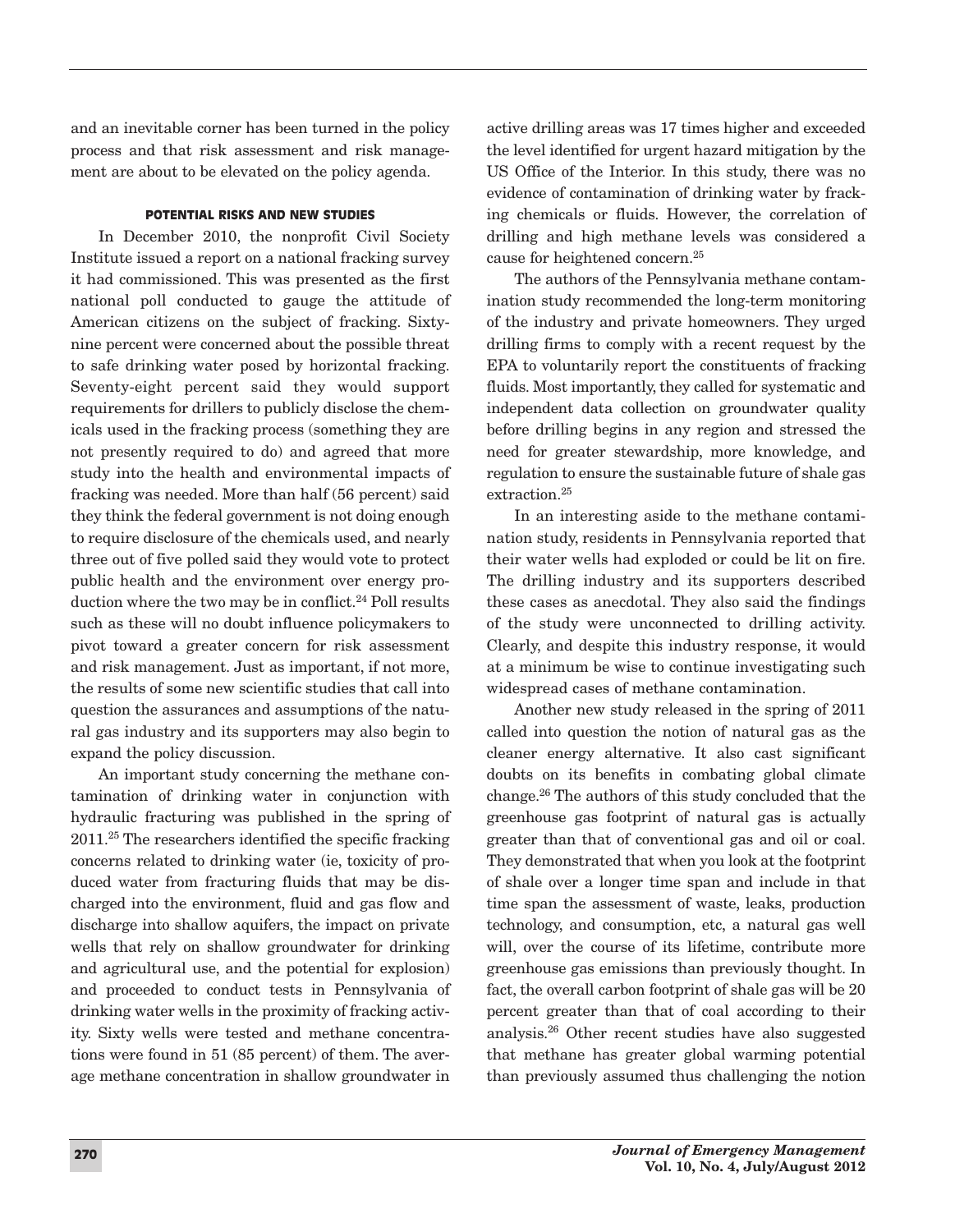of natural gas as the cleaner energy alternative or a bridge fuel to a cleaner energy future in the battle against climate change.27-29 The natural gas industry has questioned the accuracy of all of these studies. In fact, on the release of any new research on the risks or negative environmental impacts associated with fracking, the industry is quick to question the legitimacy of the conclusions or the methods of analysis and to reaffirm the safety of their drilling technology. However, the questions raised are serious enough to demand further study and rigorous scientific research.

As the much needed research into the risks associated with hydraulic fracturing continues, it is wise to remember that neither the industry nor its critics have enough knowledge to provide the answers we need. It would certainly be premature to abandon natural gas as a viable energy option or horizontal fracturing as a means of natural gas extraction. However, it would also be premature and utterly irresponsible to proceed as though the industry's belief that its practices and technology are perfectly safe is an uncontestable truth. The research is incomplete to be sure, but enough has been done to recommend caution. The need for risk assessment and the identification of risk management techniques are clearly required as an urgent necessity.

The concerns related to public health and safety with respect to fracking risks cannot be left in the hands of the energy producers and their supporters alone. Their first priority is clearly and understandably their own economic self-interest. That is business (and politics) as usual. Safety and public health are concerns that require an active governmental role and the application of the best scientific research. What is required is the performance of risk assessment as a public function and the promotion of risk management as a policy priority. As we turn our attention to a discussion that need and assess the inevitable pivoting of the hydraulic fracturing policy conversation in that direction, we must also ask whether policy makers might need to be more efficient with respect to the general meeting of their presumed responsibility for public health and safety. With respect to hydraulic fracturing and natural gas extraction, as well as with most technical advances that may expand risks to

public health and safety, the more efficient and effective application of risk assessment and risk management techniques must become a prerequisite for policymaking and a foundation for identifying and establishing any needed regulatory requirements.

# PIVOTING TOWARD RISK MANAGEMENT

As we have seen, risk assessment and risk management are not always a first priority for corporations and policy makers. They are just as often not priorities for the public they serve either. The interest of the public and public policymakers in risk reduction is in fact much lower than one might wish to think. This is especially true when the risk being discussed is a statistical probability not yet known through experience. When a disaster is unfolding, or when it has been experienced for the first time, attention to risk reduction and mitigation generally increases.30 However, even in those situations where the public and policy interest has peaked, usually in the aftermath of a catastrophe that may be expected to occur again, planning and timely action for risk reduction must be accomplished before public and political interest inevitably begins to wane. This can be especially troubling with respect to technological disasters associated with scientific and industrial advances. The risks they impose are new, often take decades to reveal themselves through adverse impacts on humanity and society, and are easy to ignore until a worst case scenario is on us.<sup>31</sup>

Risk is best thought of as something that can be measured in terms of the potential loss or decrease of valued assets (life, health, property, income, etc). Often we forget that the very things we do that may constitute a benefit (eg, the eradication of insects and pests) carry inevitable risks or potential losses (eg, the poisoning of crops or people) with them.<sup>31</sup> The conventional wisdom is with risk assessment and with subsequent measures to manage risk (ie, mitigation), the probability for hazards that will place humanity at great peril should decline. However, the political and social reality is that managing risk is subject to social, economic, and political relations that often obscure our focus and embed the process of risk assessment in ideological clashes and conflicts of interest.32 This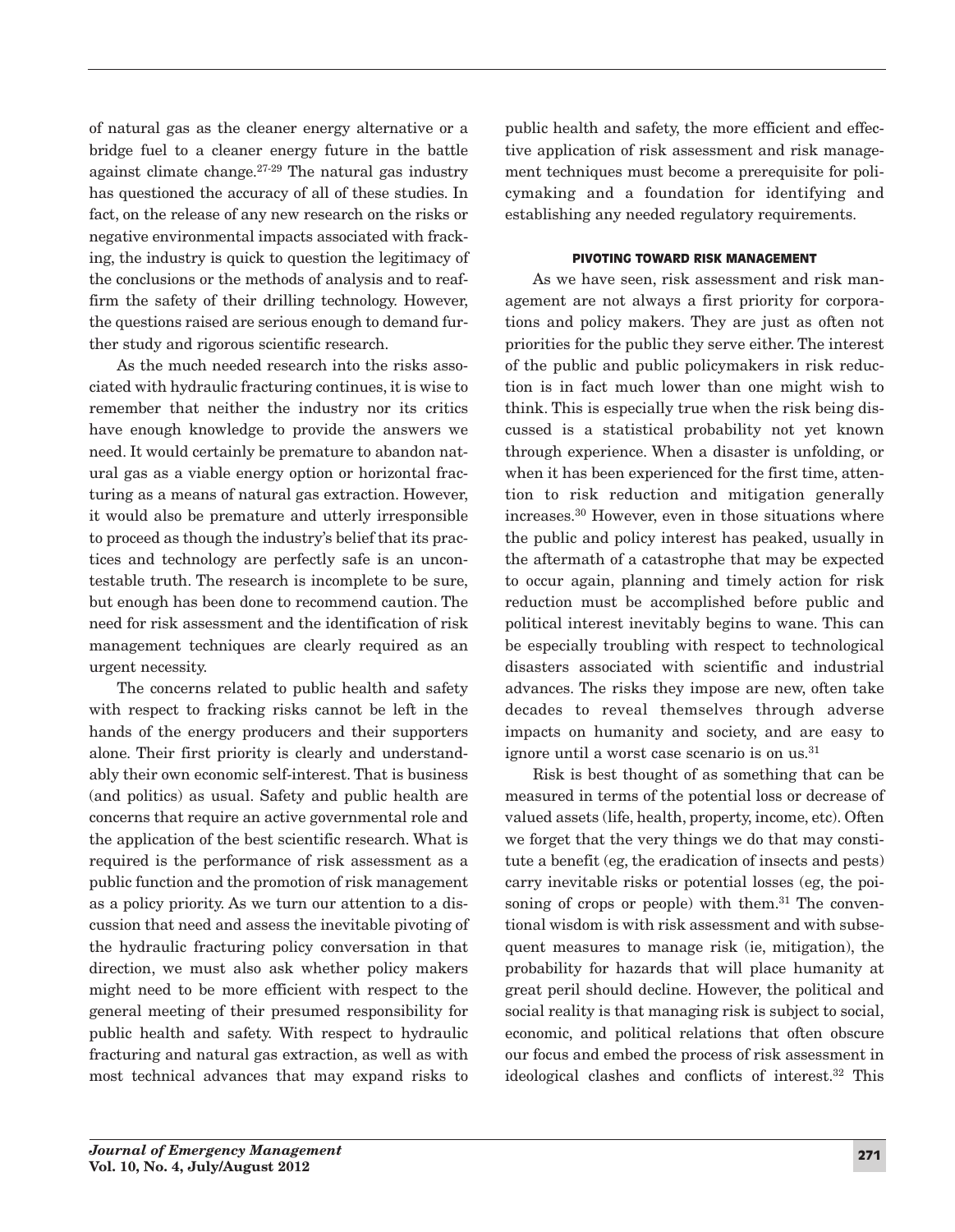frustrates risk management in significant ways and works against risk reduction as a public policy priority. Even with respect to commonly occurring natural disasters, the United States has not always excelled at risk assessment and risk management. One need to think only of Hurricane Katrina to perceive the cost of such failure.<sup>33</sup> The challenge is even more daunting with respect to technological and industrial risks.

The impact of delays or lags in risk assessment and risk management is only enhanced by early policy initiatives that are initiated without rigorous scientific analysis. The 2004 EPA pronouncement and the 2005 Energy Policy Act, both of which we might say prematurely and rather unscientifically downplayed any risks posed by hydraulic fracturing, led to the exempting of fracking from federal environmental regulation. This not only weakened the federal role in promoting safety and risk reduction with respect to unconventional natural gas exploration, it also delayed (for nearly a decade) any sustained efforts at risk assessment and risk management. Supporters of these measures would say that it was left up to the states to perform this function.The natural gas industry thinks that states are doing more than an adequate job of protecting the public.<sup>34</sup>

The 2005 Energy Policy Act in essence created a policy void removing the EPA as a monitor on the boom in gas fracking. This void was not, as the natural gas industry suggests, adequately filled by the states. State efforts vary greatly and, in most cases, are heavily influenced by the industry. Some states, Colorado for example, are said to provide reasonable protection for their residents from groundwater contamination. The state of New York, after discovering untreated fracking wastewater in its bodies of water, suspended fracking in the Marcellus Shale as it set about to create new protection rules.35 However, most states, especially those new to the fracking revolution, have few if any safeguards. It is interesting to note that as the fracking revolution has spread and the risks associated with the technology have become a matter for wider public concern and discussion, some states and the federal government are just beginning to do what should have been done long ago. They are getting serious about risk assessment and risk management. The policy void may soon be filled.

The EPA's decision in 2010 to reconsider its 2004 assessment and launch an intensive study to learn whether the technology associated with the fracking boom in natural gas production is a threat to drinking water and to public health is an important first step on the path to responsibility. However, both the EPA and the Congress should have taken this step at the very beginning of the boom. Having taken this step now does signal the beginning, however belatedly, of a necessary process for risk assessment. As the EPA completes its study over the next several years, it should also determine if the urgency of the concerns that have led to this decision to study might require some regulation of hydraulic fracturing even before the assessment is completed. Several options are obvious.

The EPA could delay any regulatory recommendations or decisions about hydraulic fracturing until its study is completed. This would leave the question of regulation up to the states, as is currently the case, and allow the status quo to prevail. As a second option, the EPA could place a moratorium on all fracking operations until its study is completed and new federal regulations are developed. A third option would be to begin, based on evidence already available in existing studies and the concerns expressed or being addressed at the state level, to regulate hydraulic fracturing immediately in a manner that balances the need to protect public health and safety with the benefits gained from hydraulic fracturing. This third option has gained considerable support in the US Congress.

An effort to legislate and address the concerns associated with hydraulic fracturing was finally initiated in Congress in 2009, almost a full decade into the fracking boom. Those efforts failed but were renewed in 2011 with the reintroduction of the "Fracturing Responsibility and Awareness of Chemicals Act" (FRAC Act).36 The Senate version of this bill would close the oversight gap that the natural gas industry has benefited from since the passage of the 2005 Energy Policy Act. It would repeal the provision of the 2005 Act that exempted the industry from complying with the Safe Drinking Water Act. The bill would also require the public disclosure of chemicals used by the natural gas industry in its fracking operations although they would not be required to reveal specific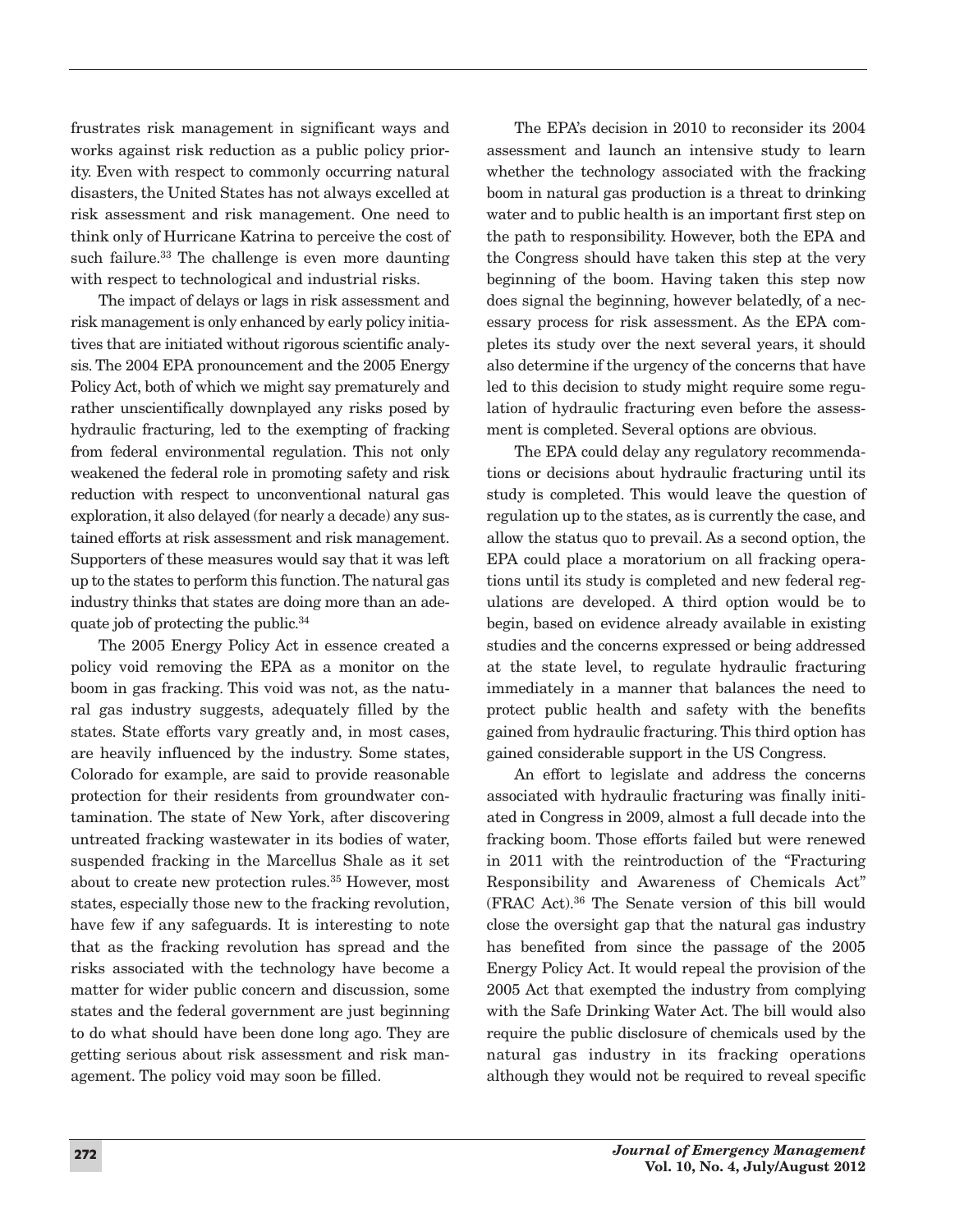formulas where there is a proprietary interest. However, there is an emergency provision that would require that proprietary chemical formulas be released to attending physicians, the state, and the EPA where the information is needed for treatment in emergency situations<sup>36</sup>

The FRAC Act died in committee in 2009. Its reintroduction in 2011 may not lead to passage either. The natural gas industry is lobbying aggressively against this legislation as a part of its overall agenda to limit federal oversight of gas drilling. Congress itself remains far from united in perceiving the need to act. It is clear that the process of risk assessment and risk management will most likely continue to be pursued in the American policy process in an overtly partisan manner and, as such, it is far from efficient in serving the public interest in safety and health. A responsible approach to risk assessment and risk management is perhaps compromised to the degree it is dependent on the vagaries of partisan politics and economic selfinterest. However, the potential for responsible action exists nonetheless as both the public interest and the new documentation of risks are beginning to place new demands before policymakers.

Just as the policymaking process (and the politics that influences it) may promote a lag between new technologies and the analysis of risks they may impose, the inevitable impact of those risks soon becomes an impetus to bring the policy process back to dealing with them. This inevitable pivoting of the policy agenda, a response to the growing perception of or experience with the risks posed by a new technology, opens up new possibilities that the policy process will in turn investigate. Not only policymakers but also some natural gas producers have expressed a willingness to cooperate in determining the effects of hydraulic fracturing and establishing appropriate safe guards.37 In a policy environment where risk assessment and risk management were first and nonpartisan priorities, this willingness could be tested and so much more efficiently capitalized on to promote industry cooperation in the thorough and credible analysis of the impacts that a surge in natural gas production may have on air, water, and landscapes. It could lead to expanded industry efforts to reduce methane

releases during the production and distribution of natural gas, the establishment and regulatory enforcement of best practices, and the public disclosure of toxic chemicals used in natural gas production.

As the policy discussion pivots to focus more on risk assessment and risk management, the challenge will be to create policies and regulations that are grounded in scientific understanding and to achieve effective communication of fact-based assessments of environmental impacts. More science must be injected into the fracking conversation so policymakers will have the foundation they need for responsible action. As this redirecting or pivoting of the hydraulic fracturing discussion begins, it may also be useful to use the occasion of this reorientation to broaden the discussion to include ways of addressing the need for general improvement in the public functions of risk assessment and risk management with respect to new technologies.

## CONCLUSIONS: A PATH TO RESPONSIBILITY

As this analysis is concluded, it can be said that there is much room for improvement in the use of the techniques of risk assessment and risk management in the public policy process as it relates to hydraulic fracturing or any other new technology that may bring with it new risks to public health and safety. The techniques for risk assessment and risk management are well known and used in the field of emergency management generally, but there is a dearth of consideration of such techniques in the public policy making process until such time as negative impacts or crisis events force risk assessment and risk management onto the public agenda. At that juncture, the policy discussion inevitably shifts to risk analysis. Such a shift seems now to be in motion with respect to the impact of hydraulic fracturing. As such, it may be a good case to use to invigorate the national discussion of risk assessment and risk management as a public function and to elevate it as a priority in the policy process.

As we have previously noted, the benefits derived from new technologies are frequently (ie, almost always) accompanied by new risks. The policy process, influenced by the ideological clashes and conflicts of interest that shape it, rarely elevates risk to the level of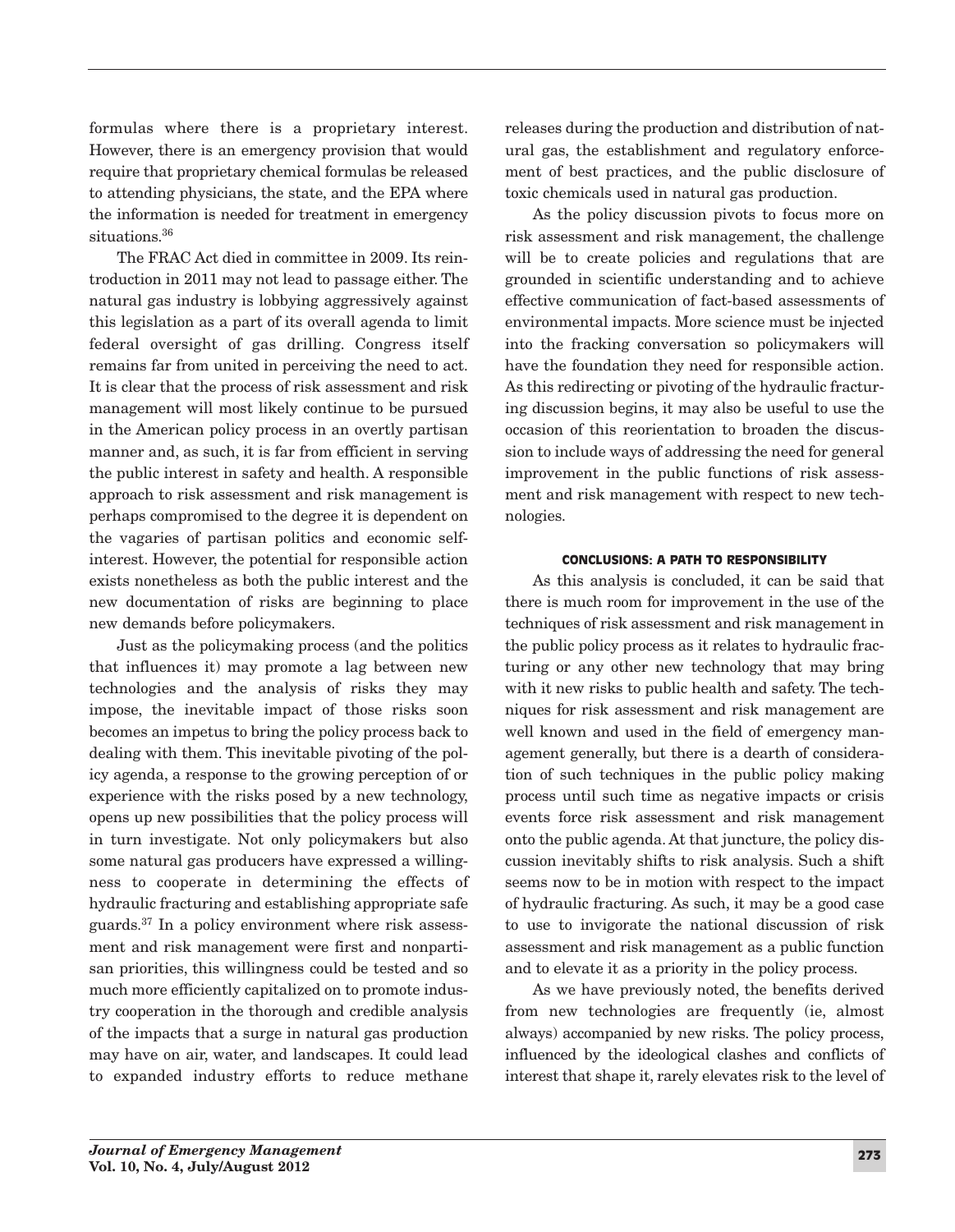first priority. Such attention that risk does receive tends to be reactive as opposed to proactive. This can result in tragic and perhaps even deadly delays in the meeting of any responsibility for public health and safety.

As our case study suggests, private decision makers are generally and understandably more inclined to the pursuit and promotion of self-interests as opposed to the public well-being. This means that the ultimate responsibility for public health and public safety resides with public policy makers and public sector agents. Yet in a policy-making process driven by the influence of economic interests and political variables that often move policy makers to act before they study risks, that is, before they have the capacity to make knowledge-based judgments, one is tempted to suggest that the responsibility for public health and safety is doomed to be unmet until a disaster strikes.

In an ideal world, public decision makers and private actors alike would routinely examine each new technology and the benefits it promises in the context of the inevitable new threats and risks they may impose. Remembering that every benefit involves a potential cost or risk, and that with respect to hydraulic fracturing or any number of other technological advances, we are often talking about costs that impinge on public health, it would be desirable to see risk assessment and risk management integrated much earlier and more routinely into the process of public and private decision making. This would entail both an upfront and ongoing threat assessment determining the credibility and nonrandomness of threats, vulnerability assessments, measures of expected impacts and losses, and the integration of this information into a cost-benefit matrix of sorts that would inform the development of policies to reduce risks to tolerable levels and eliminate some of the perils that invite hazards which may escalate losses.

At a minimum, in an effort to propel risk assessment and risk management to a place of first priority in the policy process as it relates to new technologies that carry potential risks with them, three general principles should be elevated above all other competing and valid concerns or interests. First, the policy discussion must be infused from the very beginning with the appropriate and necessary scientific analysis. The

development of the necessary foundation for knowledge-based decision making must be of greater priority and should never be short changed in the more immediate service of any other political, ideological, or economic interest. Second, as the science is infused, it must be directed to a comprehensive risk assessment as a prerequisite for any long-term policy development. Third, the implementation of new technological methods proven to be associated with new risks to public health and safety should be subject to reasonable and scientifically based requirements for mitigation planning or risk management. These, where appropriate, should inform any eventual regulatory structure.

The application of these three principles to the hydraulic fracturing policy discussion (ie, at the very beginning of the process) would have looked very much like, frankly, what appears to be happening now some 10 years into the boom. The EPA research program to assess environmental and public health risks associated with fracking would have been pursued as a necessary first step in the policy process and completed years earlier. The exemption of natural gas producers from federal regulation (ie, the Safe Drinking Water Act, the Clean Air Act, and the Clean Water Act) would not have been enacted before the scientific study required to inform policy. The void created by removing the EPA as a monitor on the boom in gas fracking, a boom that has cut across state lines into almost every region of the country with the potential to impact public health and safety across the nation, would not have been allowed to exist. The concerns related to drinking water, the toxicity of fracking chemicals, the impact on shallow aquifers, the correlation of drilling and high methane levels in groundwater used for drinking, etc all would have been much more thoroughly explored and much earlier. Responsible interim legislation, perhaps something like the presently proposed FRAC Act, would have been enacted years earlier. By now, some 10 years into the fracking boom, the foundation for knowledge-based decision making would have led to the establishment of sensible federal and state regulations protecting public health and safety and ensuring, no doubt, the sustainable future of shale gas extraction.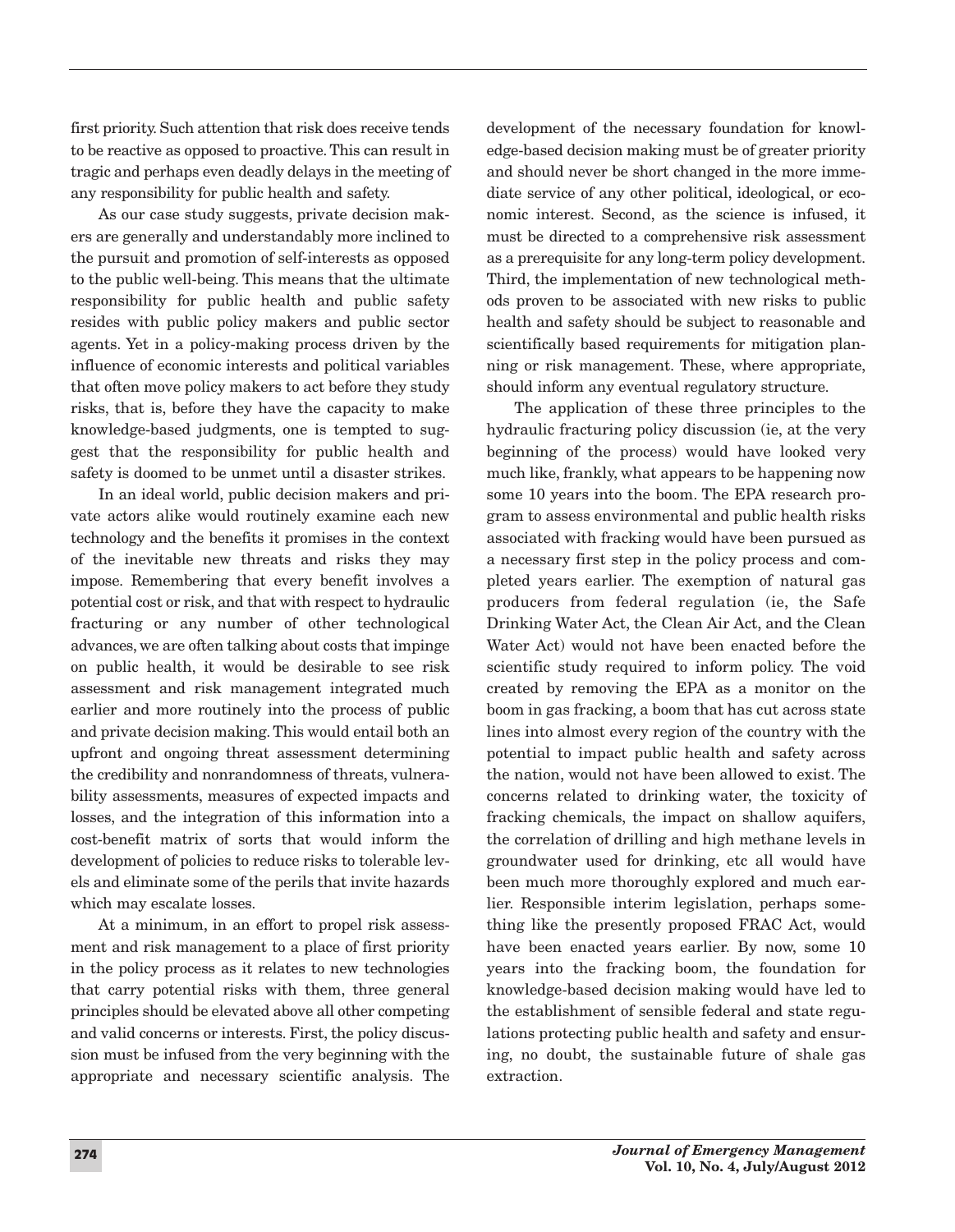There is no doubt that economic and technological advancement requires risks to be taken. There is also no question that the industries taking those risks and the public policy makers who monitor and potentially regulate them are interested in a variety of valid and competing economic and political objectives. However, given that major and complex technological advances carry the potential for inflicting greater and unacceptable risks with them, it follows that risk assessment and risk management should be a higher priority for public policy makers. This is neither to disregard partisan divisions and ideological conflict over the concept of governmental regulation nor to forget that corporate resistance to regulation may successfully drive much of the political process. This is not to say that the function of governmental regulation, whatever its basis, is without its imperfections. It is simply to say that the discussion of risk assessment and the public policy promotion of risk management must be a first priority as opposed to an inevitable agenda item some years after the negative impacts or threats of a more or less unregulated new technology are already and often tragically on us.

It may be more than a bit idealistic to suggest that the public policy process can be anything more than reactive with respect to the assessment and management of risks associated with new technologies. However, given the potential for severe and negative public health and safety impacts, not to mention the great costs these may impose when they are fully on us, it is reasonable to promote a more proactive approach. It may be reasonable to place the same expectations on our policy makers that are placed on emergency management professionals with respect to making risk assessment and risk management an expected first step.As the belated analysis of risk with respect to hydraulic fracturing gains momentum, it might serve as an impetus to explore new mechanisms for elevating risk assessment and management as a priority in the policy process and to eliminate the delay or lag that postpones the inevitable at the expense of public health and safety. That is the needed first step on the path to responsibility.

Robert O. Schneider, PhD, Department of Public Administration, University of North Carolina at Pembroke, Pembroke, North Carolina.

#### REFERENCES

1. Botkin DB: *Powering the Future*. Upper Saddle River, NJ: Person Education, 2010.

2. Wolensky RP, Wolensky KC: Local government's problems with disaster management: A literature review and structural analysis. *Policy Stud Rev*. 1990; 8: 703-725.

3. Wright JD, Rossi PH: *Social Sciences and Natural hazards*. Cambridge: ABT Books, 1981.

4. Kreps GA: Organizing for emergency management. In Drabek TE, Hoetmer GJ (eds.): *Emergency Management Principles and Practices for Local Governments*. Washington, DC: International City Managers Association, 1991: 30-54.

5. Grant NK: Emergency management training and education for public administrators. In Sylves RT, Waugh WL (eds.): *Disaster Management in the U.S. and Canada*. Springfield, IL: Charles C. Thomas, 1996: 313-325.

6. Sylves RT: Redesigning and administering federal emergency management. In Sylves RT, Waugh WL (eds.): *Disaster Management in the U.S. and Canada*. Springfield, IL: Charles C. Thomas, 1996: 5-25.

7. Schneider RO: An overview of the new emergency management. *J Emer Manag*. 2004; 2(1): 25-29.

8. Kirby A: *Nothing to Fear: Risks and Hazards in American Society*. Tucson, AZ: University of Arizona Press, 1990.

9. Leung M, Lambert JH, Mosenthal A: A risk-based approach to setting priorities in protecting bridges against terrorist attacks. *Risk Anal*. 2004; 24(4): 963-984.

10. Katusa M: The Fracking Controversy. *Financial Sense*. Available at *http:*//*www.investorsinsight.com*/*blogs*/*casey\_research*/*archive*/*2011*/ *05*/*19*/*the-fracking-controversy.aspx.* Accessed December 5, 2011.

11. Maugeri L: *Beyond the Age of Oil*. Santa Barbara, CA: Praeger, 2010.

12. Earth Works Station: Hydraulic Fracturing 101. Available at *http:*//*www.earthworksaction.org*/*issues*/*detail*/*hydraulic\_fracturing\_ 101.* Accessed December 5, 2011.

13. Zoback M, Kitasei S, Copithorne B: Addressing the environmental risks from shale gas development. Paper presented at the Worldwatch Institute Briefing Paper 1, Worldwatch Institute, Bucknell University, Washington, DC, July 1010. Available at *http:*//*blogs.worldwatch.org*/*revolt*/*wp-content*/*uploads*/*2010*/ *07*/*Environmental-Risks-Paper-July-2010-FOR-PRINT.pdf*. Accessed August 1, 2011.

14. Revesz KM, Breen KJ, Baldassare AJ, et al.: Carbon and hydrogen isotopic evidence for the origin of combustible gasses in water supply wells in north-central Pennsylvania. *Appl Geochem*. 2010; 25: 1845-1859.

15. Schneider RO: Ethics and oil: Preventing the next disaster. *J Emer Manag*. 2011; 9(8): 11-22.

16. Hanson K: Safety, corporate responsibility, and the oil spill. Available at *http:*//*www.scu.edu*/*ethics*/*practicing*/*focusareas*/ *business*/*bp.html.* Accessed December 5, 2011.

17. Ott R: *Sound Truth and Corporate Myth: The Legacy of the Exxon Valdez Oil Spill*. Cordova, AK: Dragonfly Sisters Press, 2005. 18. Beder S: *Global Spin*. Glasgow, UK: Green Books, 2002.

19. Merrill R: Activism in the 90's: Changing rules for public relations. *Public Relat Q*. 1991; 36(3): 28-32.

20. Lindheim J: Restoring the image of the chemical industry. *Chem Ind*. 1989; 15: 491-494.

21. Sustainablebusiness.com: Fracking lobby outspends environmental groups 4-1. Available at *http:*//*www.sustainablebusiness. com*/*index.cfm*/*go*/*news.display*/*id*/*22232*. Accessed May 25, 2011.

22. Bruzelius N: EPA turnaround: Collecting data on fracking risks just might be a good idea. Available at *http:*//*www.ewg.org*/*kidsafe-chemicals-act-blog*/*2010*/*03*/*epa-turnaround-collecting-data-*